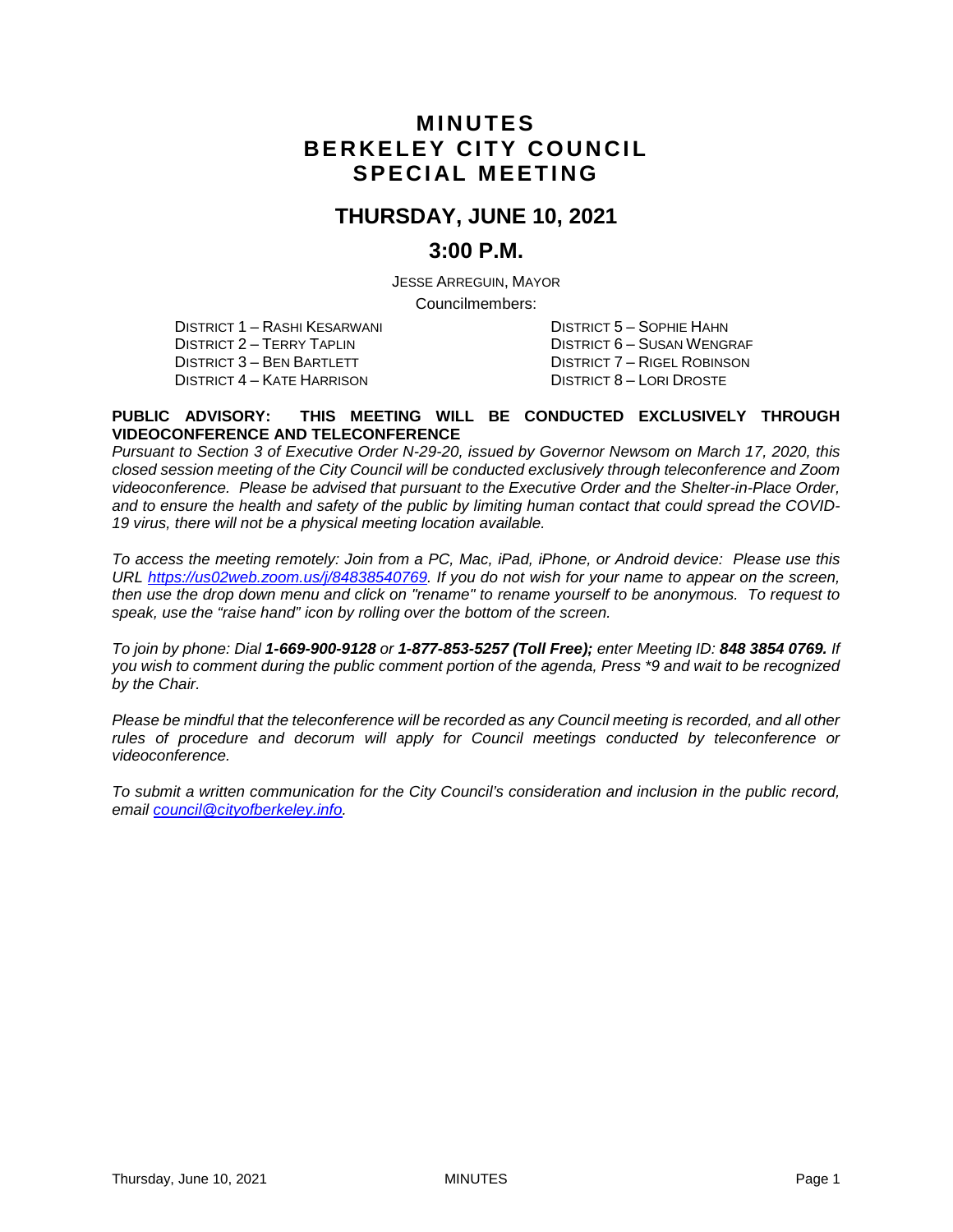# **Preliminary Matters**

**Roll Call:** 3:03 p.m.

**Present:** Droste, Hahn, Kesarwani, Robinson, Taplin, Wengraf, Arreguin

**Absent:** Bartlett, Harrison

Councilmember Bartlett present at 3:15 p.m.

Councilmember Harrison present at 3:16 p.m.

#### **Public Comment - Limited to items on this agenda only –** 1 Speaker

## **CLOSED SESSION:**

The City Council will convene in closed session to meet concerning the following:

#### **1. CONFERENCE WITH LEGAL COUNSEL – PENDING LITIGATION PURSUANT TO GOVERNMENT CODE SECTIONS 54956.9(a) AND 54956.9(d)(1):**

- a. City of Berkeley v. Regents of the University of California, Alameda Superior Court Case No. RG19023058
- b. Save Berkeley's Neighborhoods, et al. v. The Regents of the University of California, et al., Alameda Superior Court, Case No. RG19006256

**Action:** No reportable action taken.

#### **2. CONFERENCE WITH LABOR NEGOTIATORS; GOVERNMENT CODE SECTION 54957.6**

Negotiators: Dee Williams-Ridley, City Manager, Paul Buddenhagen, Deputy City Manager, David White, Deputy City Manager, LaTanya Bellow, Human Resources Director, Dania Torres-Wong, Chief Labor Negotiator, Burke Dunphy, Labor Negotiator, Jon Holtzman, Labor Negotiator, Jen Louis, Interim Chief of Police, Abe Roman, Interim Fire Chief.

Employee Organizations: International Brotherhood of Electrical Workers (IBEW), Local 1245, SEIU 1021 Community Services and Part-time Recreation Activity Leaders, Berkeley Fire Fighters Association Local 1227, Berkeley Police Association, Service Employees International Union, Local 1021 Maintenance and Clerical Chapters, Berkeley Fire Fighters Association, Local 1227 I.A.F.F./Berkeley Chief Fire Officers Association, Public Employees Union Local 1.

**Action:** No reportable action taken.

### **OPEN SESSION:**

Public Reports of actions taken pursuant to Government Code section 54957.1.

No reportable action taken.